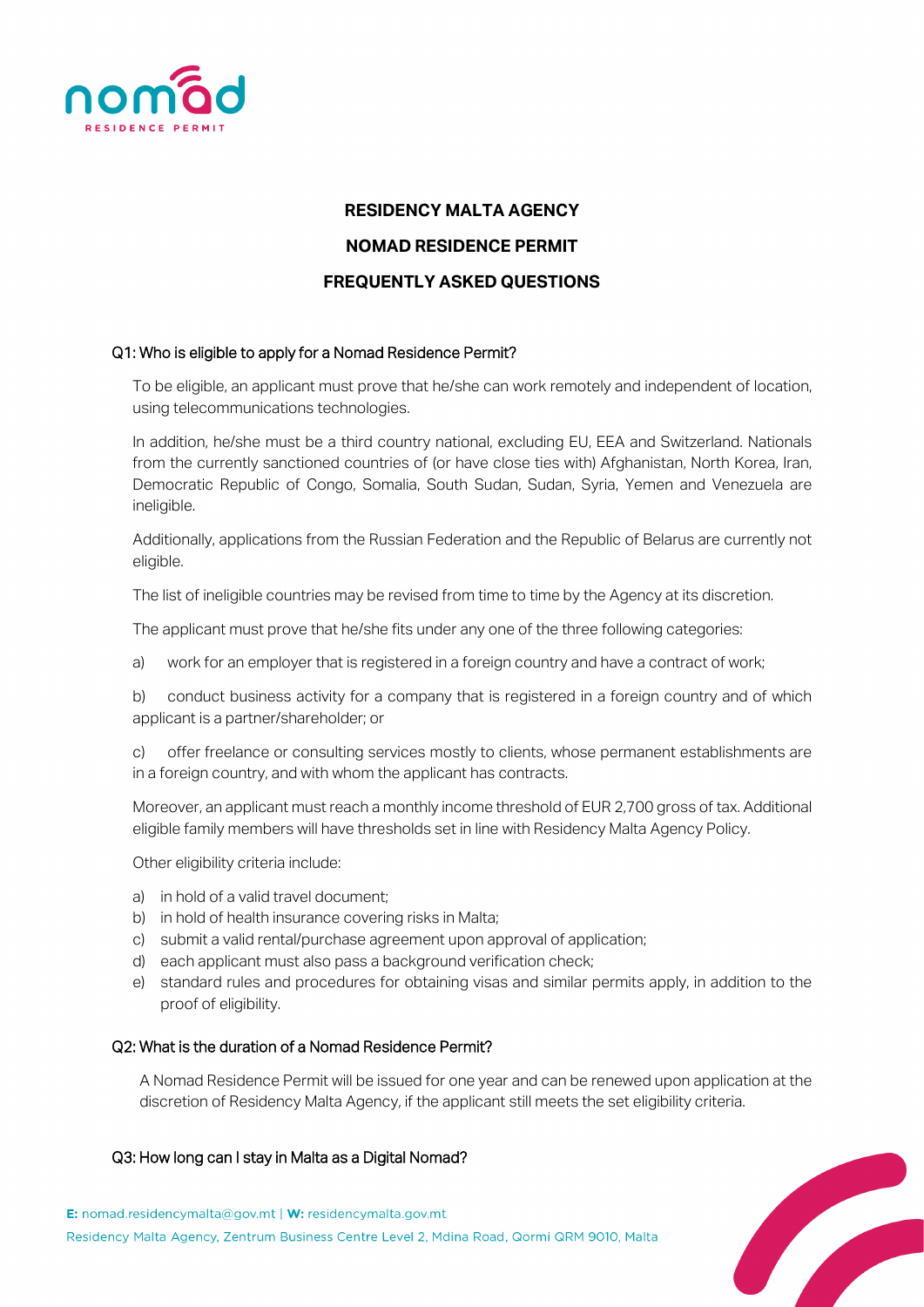

A Nomad Residence Permit is issued for one year and holder may apply for renewal of the permit not later than one month prior to the expiry of the existing permit against a fee of EUR 300 per applicant. Nomad Residence Permit holder may stay in Malta on this basis for a maximum period of 3 years.

#### Q4: What is the difference between a Single Work Permit and a Nomad Residence Permit?

The Single Work Permit authorises third-country nationals to legally reside and take up employment in Malta for a defined period, which may be further renewed at the discretion of Identity Malta Agency, as per Subsidiary Legislation 217.17 of the Laws of Malta – Single Application Procedure for a Single Permit as regards Residence and Work and a Common Set of Rights for those Third-Country Workers legally residing in Malta Regulations.

On the other hand, the Nomad Residence Permit enables holders to retain their current employment based in another country whilst legally residing in Malta. This may also be renewed at the discretion of Residency Malta Agency, as long as the applicant still meets the set eligibility criteria.

#### Q5: How should one apply for a Nomad Residence Permit?

An applicant who would like to apply for a Nomad Residence Permit is to submit an application with scanned copies of all supporting documentation stipulated on the checklist published by Residency Malta Agency, including a letter of intent explaining the motivations for the desire to obtain a Nomad Residence Permit. The letter of intent should also clearly state the intention of the duration of stay. Applications should be sent to Residency Malta Agency via email on [nomad.residencymalta@gov.mt.](mailto:nomad.residencymalta@gov.mt) 

#### Q6: How does one enter Malta?

To facilitate the process, third-country nationals who require a Visa to enter Malta, may apply for a Premium Visa offered by Identity Malta Agency, for an additional charge of EUR 300. Other thirdcountry nationals who do not require a Visa may proceed to Malta as per regulations stipulated by Regulation (EC) No 810/2009 of the European Parliament and of the Council of 13 July 2009 establishing a Community Code on Visas (Visa Code).

It is important to note that the Premium Visa service is not available in all jurisdictions, hence, it is important to verify with Customer Care at: [nomad.residencymalta@gov.mt](mailto:nomad.residencymalta@gov.mt) whether you are eligible for the Premium Visa service.

**Contract Contract Contract Contract Contract Contract Contract Contract Contract Contract Contract Contract Contract Contract Contract Contract Contract Contract Contract Contract Contract Contract Contract Contract Contr** 

#### Q7: From which countries do applicants have to hail from, to require an entry Visa?

AFGHANISTAN ALGERIA ANGOLA ARMENIA AZERBAIJAN BAHRAIN

E: nomad.residencymalta@gov.mt | W: residencymalta.gov.mt Residency Malta Agency, Zentrum Business Centre Level 2, Mdina Road, Qormi QRM 9010, Malta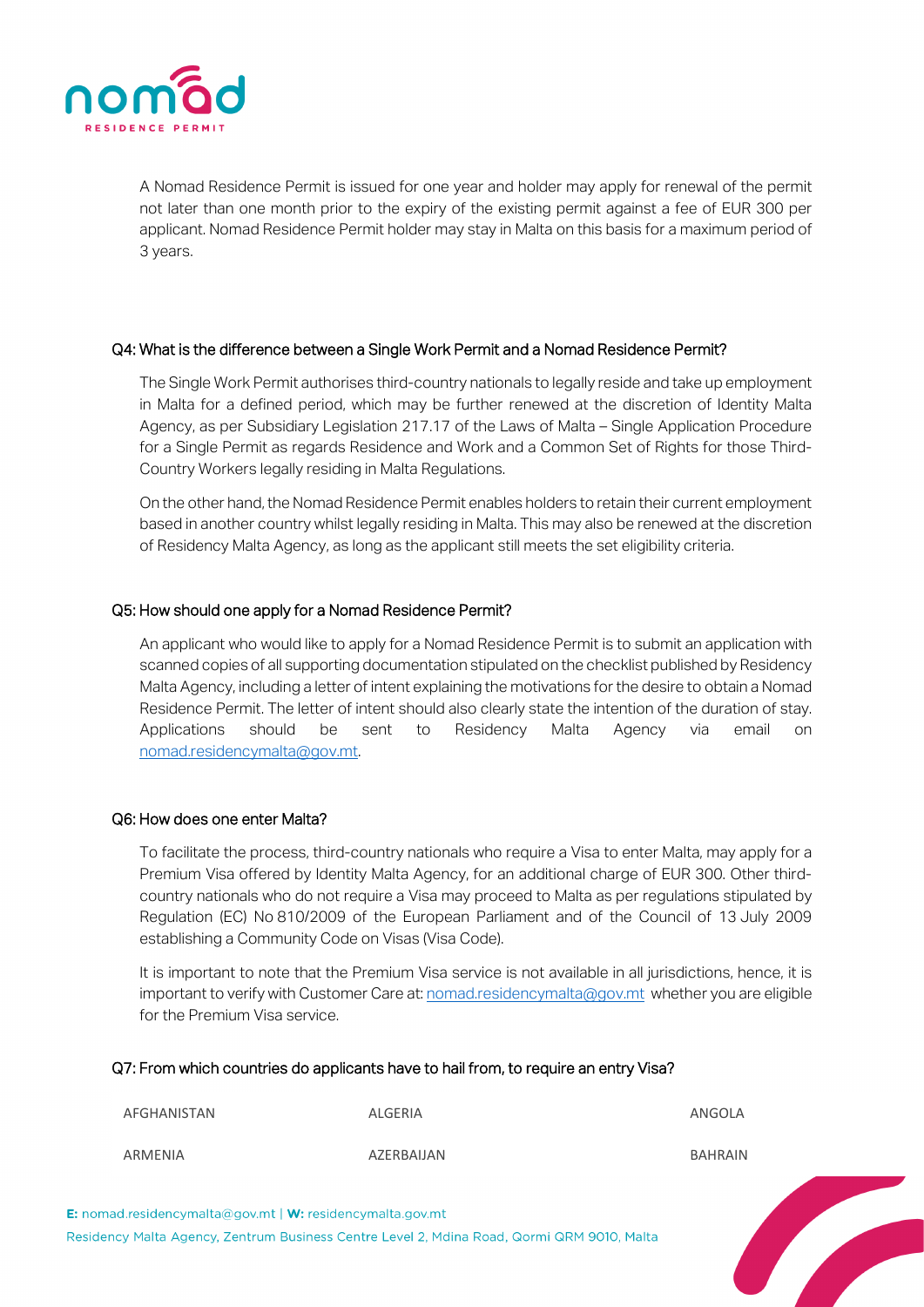

| BANGLADESH                                                                                                                                | <b>BELARUS</b>           | <b>BELIZE</b>                |  |  |
|-------------------------------------------------------------------------------------------------------------------------------------------|--------------------------|------------------------------|--|--|
| <b>BENIN</b>                                                                                                                              | <b>BHUTAN</b>            | <b>BOLIVIA</b>               |  |  |
| <b>BOTSWANA</b>                                                                                                                           | <b>BURKINA FASO</b>      | BURMA/MYANMAR                |  |  |
| <b>BURUNDI</b>                                                                                                                            | CAMBODIA                 | CAMEROON                     |  |  |
| <b>CAPE VERDE</b>                                                                                                                         | CENTRAL AFRICAN REPUBLIC | CHAD                         |  |  |
| <b>CHINA</b>                                                                                                                              | COMOROS                  | CONGO                        |  |  |
| COTE D'IVOIRE                                                                                                                             | <b>CUBA</b>              | DEMOCRATIC REPUBLIC OF CONGO |  |  |
| <b>DJIBOUTI</b>                                                                                                                           | DOMINICAN REPUBLIC       | ECUADOR                      |  |  |
| EGYPT                                                                                                                                     | <b>EQUATORIAL GUINEA</b> | ERITREA                      |  |  |
| <b>ETHIOPIA</b>                                                                                                                           | <b>FIJI</b>              | <b>GABON</b>                 |  |  |
| GAMBIA                                                                                                                                    | <b>GHANA</b>             | <b>GUINEA</b>                |  |  |
| GUINEA-BISSAU                                                                                                                             | <b>GUYANA</b>            | <b>HAITI</b>                 |  |  |
| <b>INDIA</b>                                                                                                                              | <b>INDONESIA</b>         | <b>IRAN</b>                  |  |  |
| <b>IRAQ</b>                                                                                                                               | <b>JAMAICA</b>           | <b>JORDAN</b>                |  |  |
| KAZAKHSTAN                                                                                                                                | KENYA                    | <b>KOSOVO</b>                |  |  |
| <b>KUWAIT</b>                                                                                                                             | KYRGYZSTAN               | LAOS                         |  |  |
| LEBANON                                                                                                                                   | <b>LESOTHO</b>           | LIBERIA                      |  |  |
| LIBYA                                                                                                                                     | MADAGASCAR               | <b>MALAWI</b>                |  |  |
| <b>MALDIVES</b>                                                                                                                           | MALI                     | MAURITANIA                   |  |  |
| MONGOLIA                                                                                                                                  | MOROCCO                  | MOZAMBIQUE                   |  |  |
| <b>NAMIBIA</b>                                                                                                                            | NAURU                    | NEPAL                        |  |  |
| NIGER                                                                                                                                     | <b>NIGERIA</b>           | <b>NORTH KOREA</b>           |  |  |
| <b>OMAN</b>                                                                                                                               | PAKISTAN                 | PALESTINE                    |  |  |
| PAPUA NEW GUINEA                                                                                                                          | PHILIPPINES              | QATAR                        |  |  |
| d.residencymalta@gov.mt   W: residencymalta.gov.mt<br>cy Malta Agency, Zentrum Business Centre Level 2, Mdina Road, Qormi QRM 9010, Malta |                          |                              |  |  |

E: nomad.residencymalta@gov.mt | W: residencymalta.gov.mt

Residency Malta Agency, Zentrum Business Centre Level 2, Mdina Road, Qormi QRM 9010, Malta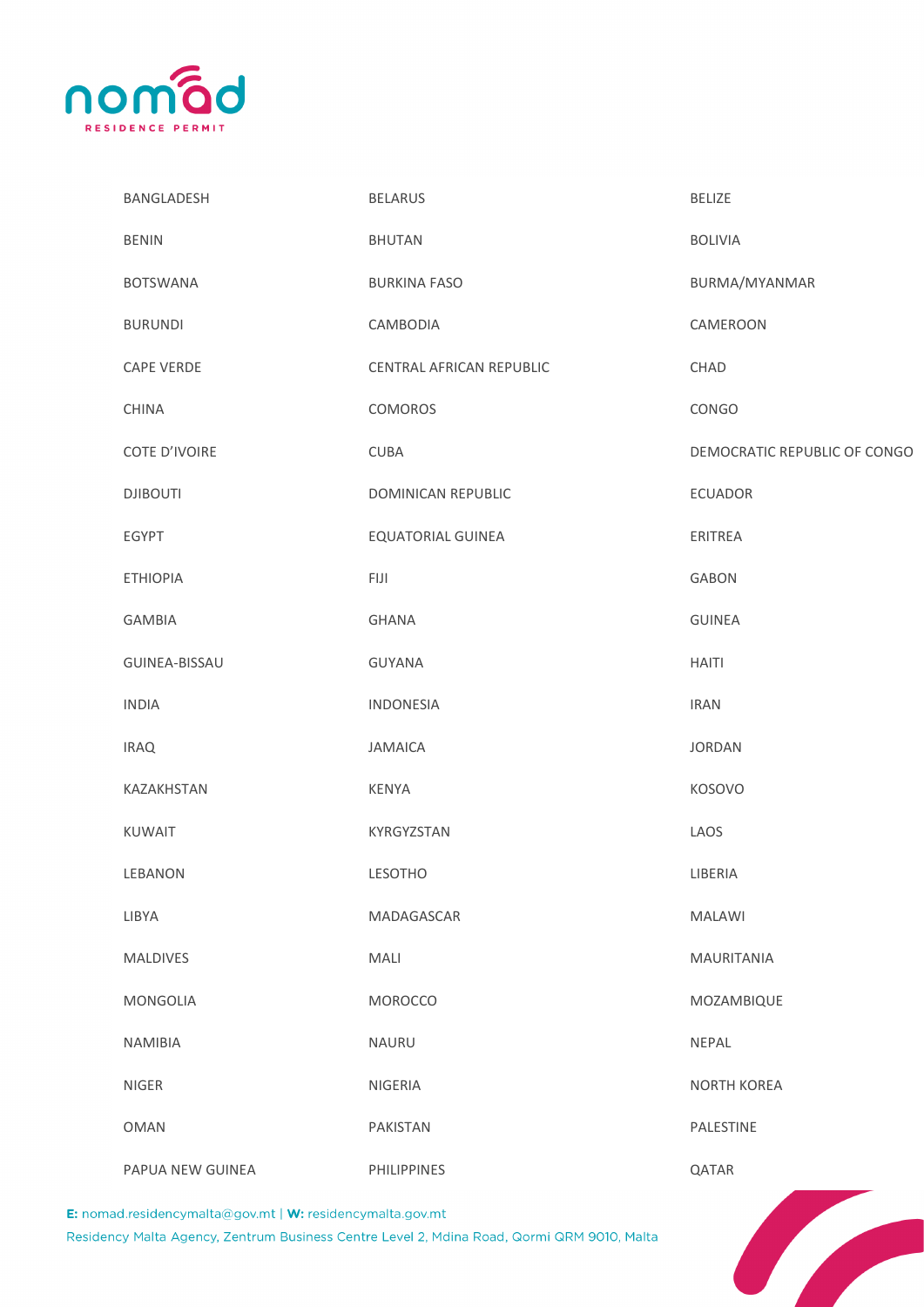

| <b>RUSSIA</b>       | <b>RWANDA</b>       | SAO TOME AND PRINCIPE |
|---------------------|---------------------|-----------------------|
| <b>SAUDI ARABIA</b> | SENEGAL             | <b>SIERRA LEONE</b>   |
| SOMALIA             | <b>SOUTH AFRICA</b> | <b>SOUTH SUDAN</b>    |
| <b>SRI LANKA</b>    | <b>SUDAN</b>        | <b>SURINAME</b>       |
| SWAZILAND           | <b>SYRIA</b>        | <b>TAJIKISTAN</b>     |
| <b>TANZANIA</b>     | <b>THAILAND</b>     | <b>TOGO</b>           |
| <b>TUNISIA</b>      | <b>TURKEY</b>       | TURKMENISTAN          |
| <b>UGANDA</b>       | <b>UZBEKISTAN</b>   | <b>VIETNAM</b>        |
| <b>YEMEN</b>        | ZAMBIA              | ZIMBABWE              |

Third country nationals who must be in possession of an airport transit visa when passing through an EU airport international transit area need to hail from:

| Afghanistan | Bangladesh | Democratic Republic of the Congo |
|-------------|------------|----------------------------------|
| Eritrea     | Ethiopia   | Ghana                            |
| Iran        | Iraq       | Nigeria                          |
| Pakistan    | Somalia    | Sri Lanka                        |

#### Q8: What happens after getting an approval from Residency Malta Agency?

Depending on the country of issuance of the applicant's passport, one should follow one of the two below processes:

1) Third-country nationals who require a Visa to enter Malta, as per regulations stipulated by Regulation (EC) No 810/2009 of the European Parliament and of the Council of 13 July 2009 establishing the Community Code on Visas (Visa Code), would need to apply for an entry Visa. To facilitate the process, successful applicants may apply for a National Visa using the Premium Service offered by Identity Malta Agency, for an additional charge of EUR 300. By means of the National Visa, the applicant may enter and reside in Malta for the duration of the Visa issued. The Premium Visa service is not available in all jurisdictions, hence, it is recommended that the applicant verifies with Residency Malta. The Central Visa unit will be in contact with the successful applicants after a letter of final approval is issued and therefore, they may proceed with the issuance of the entry Visa.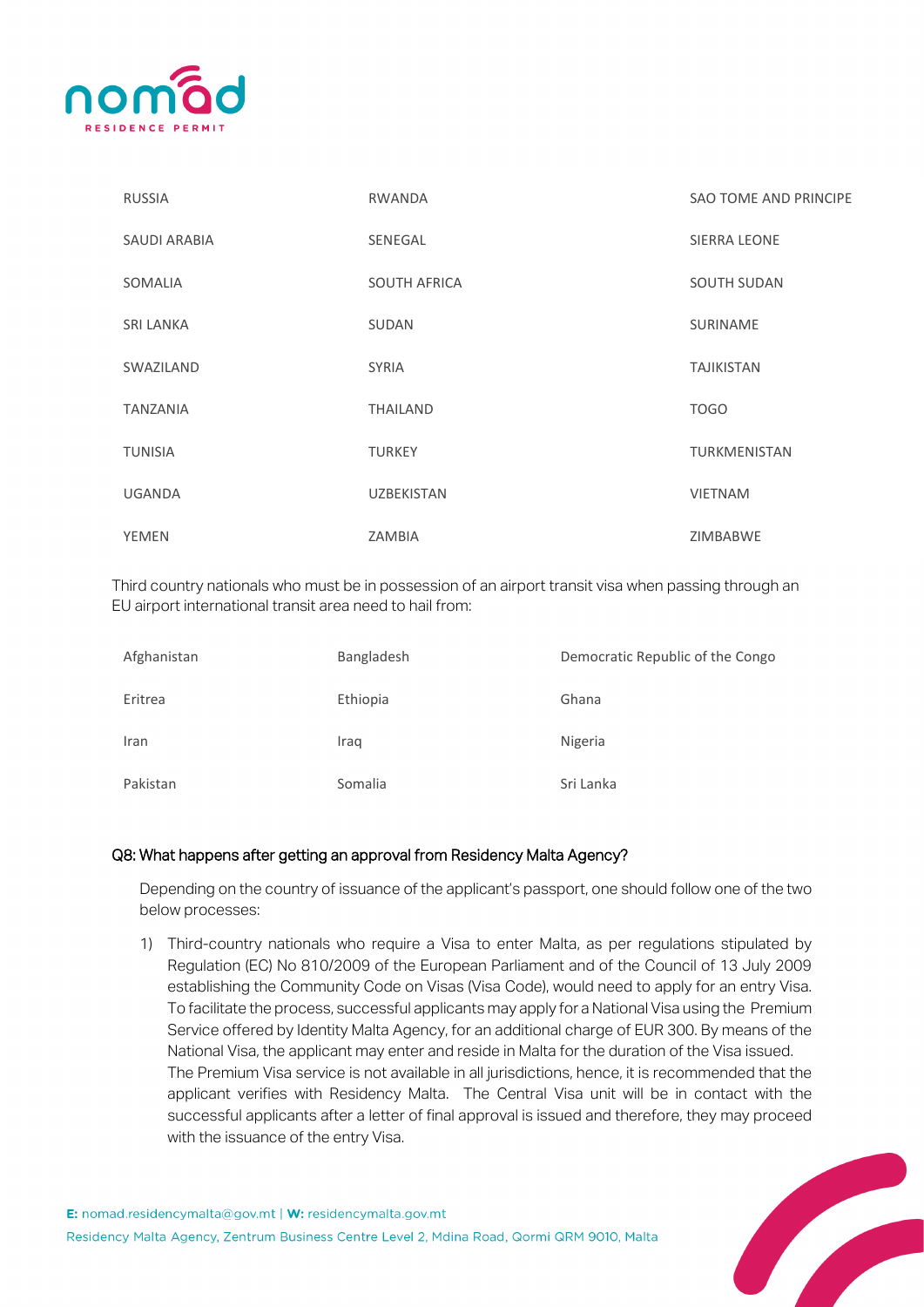

2) On the other hand, third-country nationals who do not require a Visa to enter Malta may proceed to Malta immediately after receiving an approval letter by Residency Malta Agency, following guidelines on the mentioned approval letter at

All applicants are required to come in person to our offices for a biometric appointment and finalize their application process for the Nomad Residence Permit to be issued.

## Q9: Can holders of Nomad Residence Permits bring their family members?

Family members will also be considered. The applicant's spouse, minor children, adult children who are not married and are principally dependent on the Main Applicant, and adult children unable to cope independently due to a medical condition or disability may apply for a Permit under the same conditions as the Nomad Residence Permit holder together with the Main Applicant.

In the event the Main Applicant and the partner accompanying are not married; due to an internal policy involving our stakeholders, couples which are not married (De Facto Partnership) are required to provide proof of 2 years relationship or more with the Main Applicant to be considered as an accompanying family member. With this proof this should show that the applicants have a mutual commitment to the exclusion of others and the relationship is genuine and continuing.

As per agency's policy ( [https://nomad.residencymalta.gov.mt/wp](https://nomad.residencymalta.gov.mt/wp-content/uploads/2021/06/Nomad-Policy-on-FM.pdf)[content/uploads/2021/06/Nomad-Policy-on-FM.pdf](https://nomad.residencymalta.gov.mt/wp-content/uploads/2021/06/Nomad-Policy-on-FM.pdf) ) an addition of 20% of the median wage for each family member is applied. Kindly note that the median wage is updated from time to time so it would be best to check prior to applying. Kindly refer to the National Statistics Office website ( <https://nso.gov.mt/en/Pages/NSO-Home.aspx> )

#### Q10: Is it possible to add family members at a later stage?

Yes, this is possible by applying for each additional family member, containing the following documentation:

- a) full copy of valid international passport;
- b) copy of Nomad Visa/Residence Permit already issued to the main applicant;
- c) marriage certificate (where applicable);
- d) birth certificate (where applicable);
- e) affidavit of dependency (where applicable);
- f) award of custody/guardianship (where applicable);
- g) local/international (Malta cover) health-insurance policy;
- h) health declaration;
- i) administrative fee of €300 for each additional family member.

#### Q11. Can I bring a pet with me?

As long as your pet meets the requirements for entry, then your pet can join you in Malta. For more info and to apply, please visit the Pets Travel Scheme website [\(https://agrikoltura.gov.mt//en/vrd/pages/travelpet.aspx](https://agrikoltura.gov.mt/en/vrd/pages/travelpet.aspx) ).

E: nomad.residencymalta@gov.mt | W: residencymalta.gov.mt Residency Malta Agency, Zentrum Business Centre Level 2, Mdina Road, Qormi QRM 9010, Malta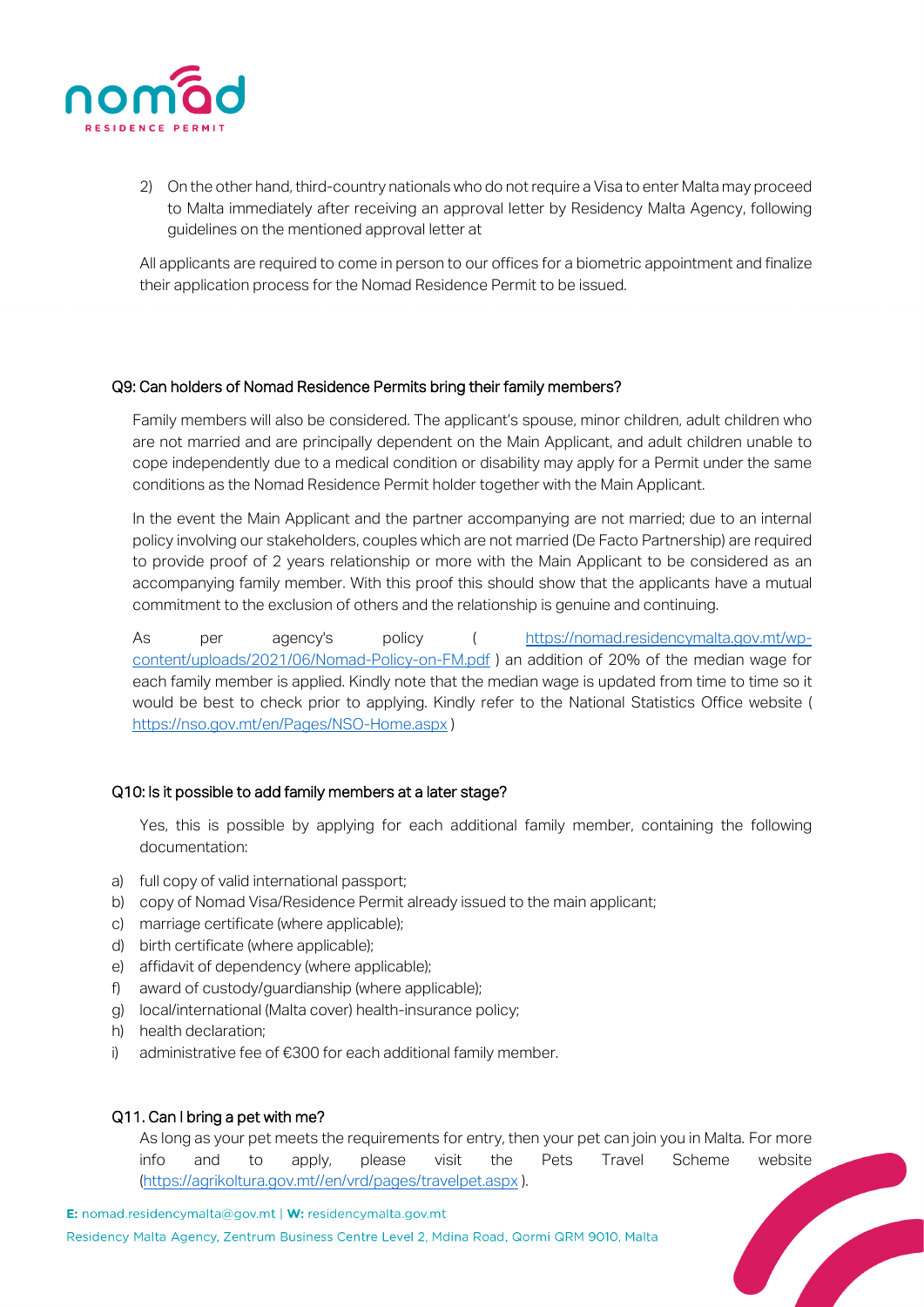

#### Q12: How long will it take for an application to be processed?

Application processing is expected to take up to 30 working days following receipt of all required documentation and application fee.

This does not include the process of an entry visa.

#### Q.13 How much is the application fee?

The application fee is EUR 300 for main applicant and EUR 300 for each dependant on the application. Fees are not refundable and exclude entry visa related fees.

#### Q14: Will one be notified if the application is successful?

Applicants will be notified with the outcome of the application by email on the same email address from which the application has been submitted.

#### Q15: Where can one get more information and support regarding an application?

Further information may be found on the Residency Malta Agency website or by contacting Residency Malta Agency by email on nomad.residencymalta@gov.mt.

#### Q16: What are the tax obligations of a Nomad Residence Permit holder?

Nomad Residence Permit holders will not be subject to personal income tax in Malta since their employment is already taxed at origin and the permit is a temporary basis of stay. Nonetheless, they will be subject to consumption tax like all other residents.

## Q17: Can a Nomad Residence Permit holder offer his/her service to individuals / companies registered in Malta?

No, a Nomad Residence Permit holder cannot offer his/her services to individuals/companies based/registered in Malta. Third-country nationals offering their services to companies registered and based in Malta would need to change their residence permit reflecting the purpose of stay and pay taxes in Malta.. Further guidance with regards to tax obligations may be sought from the Office of the Commissioner for Revenue on servizz@gov.mt. Information with regards to an application for a residence permit on the basis of employment and/or self-employment in Malta may be raised with Identity Malta Agency on enquiries@identitymalta.com.

#### Q18: Is a Nomad Residence Permit holder entitled to free health care?

A Nomad Residence Permit is a temporary basis for stay and the permit holder is not entitled to free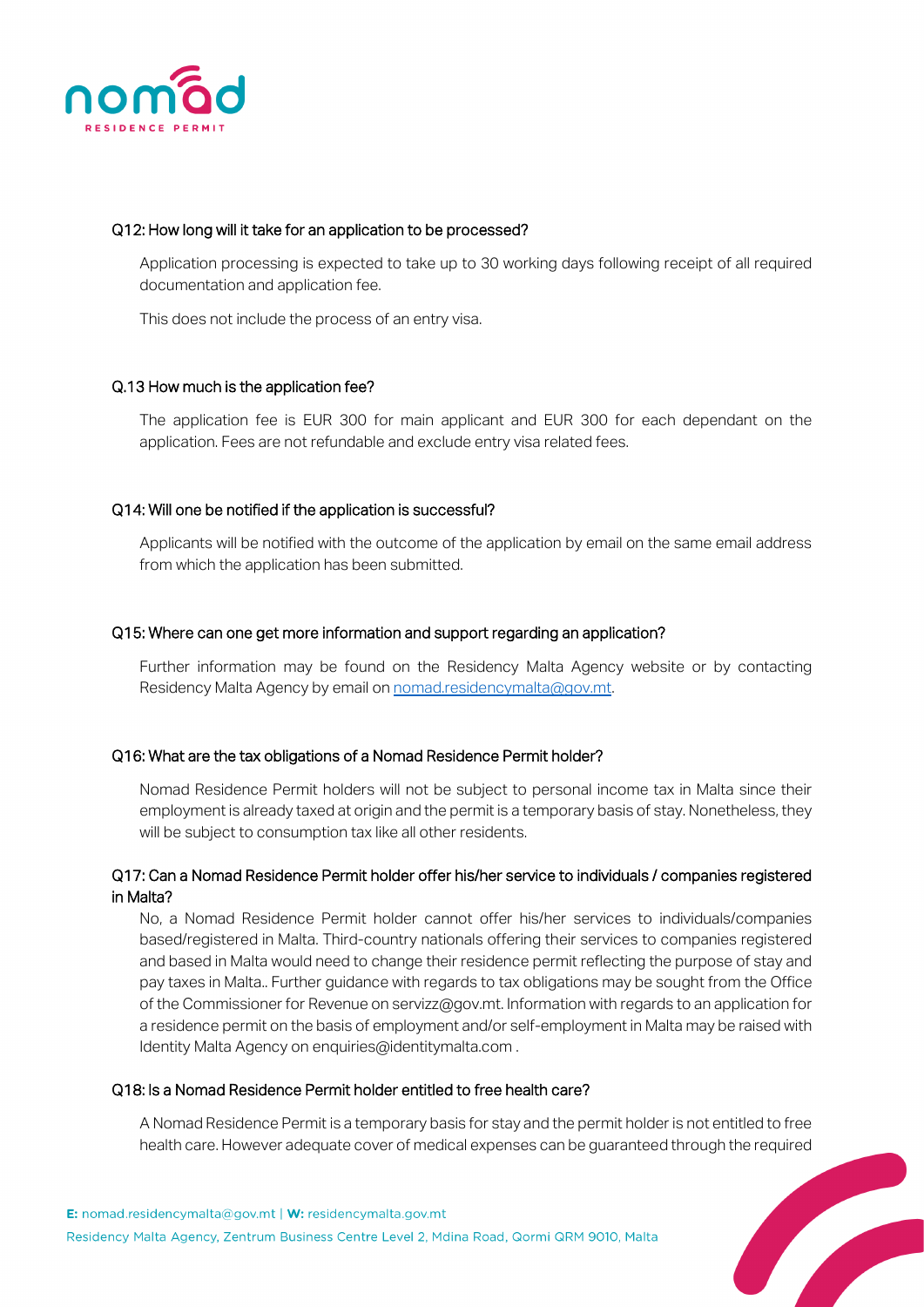

health insurance policy. If any of the beneficiaries travels within the Schengen Area, they are requested to apply for a separate travel insurance covering their stay.

#### Q19: Is a Nomad Residence Permit holder entitled to collect a pension in Malta?

No, the Nomad Residence Permit holder is not entitled for a pension in Malta.

#### Q20: Does a Nomad Residence Permit holder need to register his/her employment?

Only in cases where the permit holder is employed with or giving services to any Maltese company, in which case permit holders are required to register their employment/self-employment with Jobsplus. This is not the case for Nomad Residence Permit/Visa holders. Further information regarding registration of employment/self- employment may be obtained by contacting Jobsplus o[n jobsplus@gov.mt.](mailto:jobsplus@gov.mt)

# Q21: Should I notify Residency Malta Agency in case of a change in address or any other change to the application?

Any changes to the application are to be communicated to Residency Malta Agency within one week by submitting Form N3, together with a copy of the new proof of accomodation against payment of EUR 27.50. Failure to do so may entail the revocation of the residence permit.

#### Q22: What should one do in case of a lost/stolen/damaged card?

In case of a lost or stolen card, the applicant is to submit Form N3 together with a local Police Report within three working days, against payment of EUR 27.50. In case of a damaged card, the applicant is to also submit Form N3, against same payment.

#### Q23: Do Covid negative results need to be presented for successful applicants to enter Malta?

Covid-19 travel restrictions may apply. Prior to applying and making travel arrangements ensure to consult with national guidelines updated from time to time. Information may be found on the Health Department's Official website: <https://deputyprimeminister.gov.mt/en/health-promotion/covid-19/Pages/landing-page.aspx>

## Q24: Is it possible to reapply after being issued with a refusal?

One cannot reapply for a Nomad Residence Permit after being issued with a refusal for a previous application.